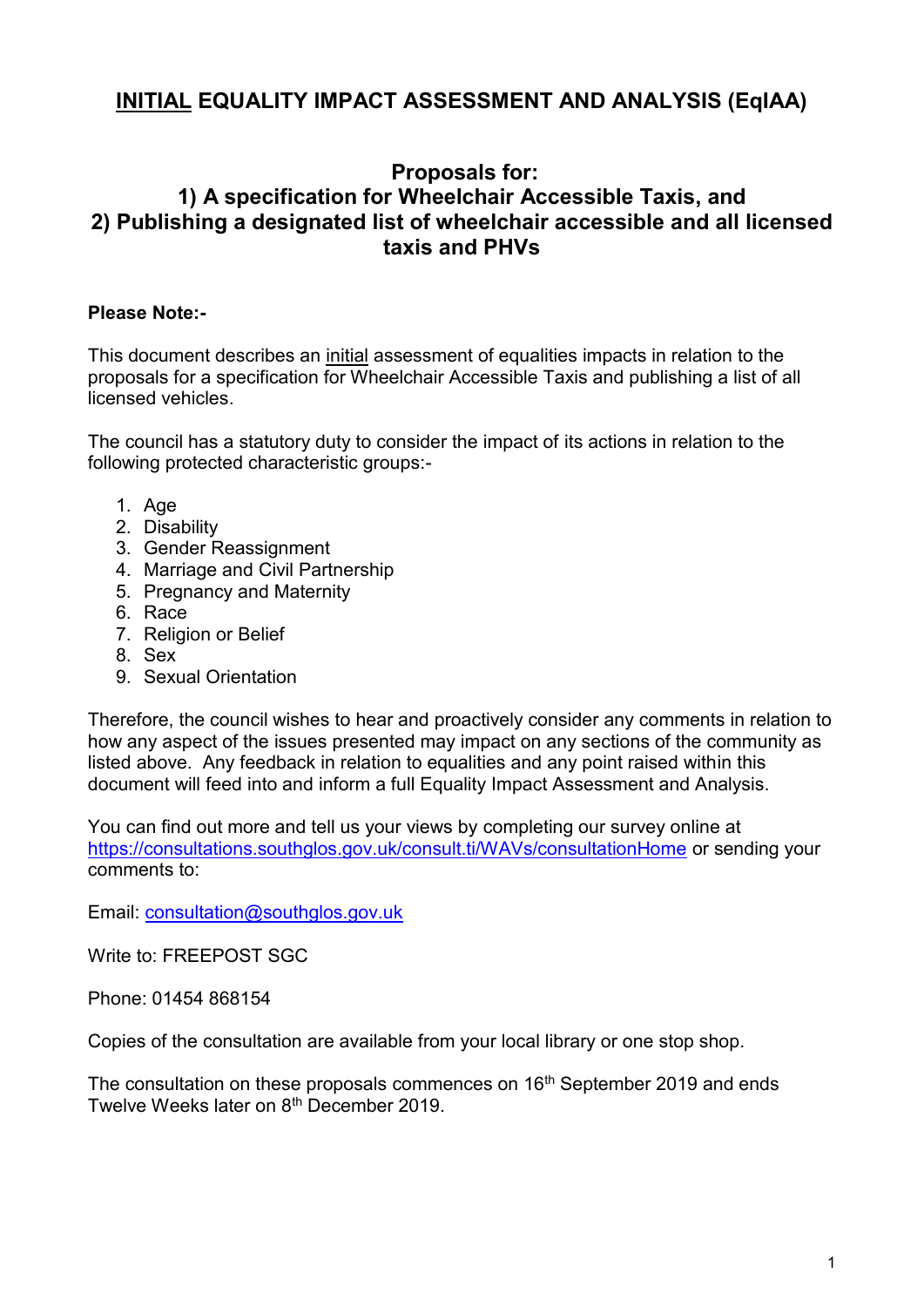# **SECTION 1 – INTRODUCTION**

South Gloucestershire Council is responsible for licensing both Hackney Carriages (Taxis) and Private Hire Vehicles for its District. This means carrying out a range of safeguards and checks on both the licensed drivers of the vehicles and the vehicles themselves. This takes place prior to initial licensing, at regular interviews thereafter and as a result of checks on compliance and complaint investigations.

Whilst all are commonly referred to as Taxis there are distinct legal differences between Hackney Carriages and Private Hire Vehicles. The key differences are that Hackney Carriages do not need to be pre-booked (although can be) can wait on designated taxi ranks and can be hailed on the street. Private Hire Vehicles must be pre-booked through an operator, cannot wait on designated taxi ranks and cannot be hailed on the street.

Part 12 of the Equality Act 2010 sets out a series of provisions relating to transport and these provisions specifically relate to disabled persons. Chapter 1 of Part 12 of the Equality Act sets out provisions relating to taxis.

Part 12 of the Equality Act 2010 can be viewed in full by clicking [here.](https://www.legislation.gov.uk/ukpga/2010/15/part/12)

Specifically relevant to this consultation are the following sections of Part 12:

- 165. Passengers in wheelchairs.
- 167. Lists of wheelchair-accessible vehicles

As such, it is clearly considered that the key 'Protected Characteristic' as set out in the Equality Act 2010 which is relevant in this instance is that of 'Disability'. That is not to say that the other Protected Characteristics are not relevant as Disabled People will all have a variety of Protected Characteristics, however, for the purposes of this specific EqIAA, the key Protected Characteristic relevant is that of 'Disability'.

The Department for Transport (DfT) has issued statutory guidance (which can be viewed by clicking [here\)](https://www.gov.uk/government/publications/access-for-wheelchair-users-to-taxis-and-private-hire-vehicles) regarding access for wheelchair users to taxis and private hire vehicles. Although the statutory guidance can be read in full at the link provided, this EqIAA has identified the following key points for ease of reference:-

#### **Key points of information taken from the statutory guidance (included here for ease of reference):**

- Section 167 of the Equality Act provides local Licensing Authorities (LAs) with the powers to make lists of wheelchair accessible vehicles (i.e. "designated vehicles"), and section 165 of the Act then requires the drivers of those vehicles to carry passengers in wheelchairs, provide assistance to those passengers and prohibits them from charging extra.
- The requirements of section 165 do not apply to drivers who have a valid exemption certificate and are displaying a valid exemption notice in the prescribed manner. An exemption certificate can be issued under section 166 of the Act.
- We want to ensure that the commencement of sections 165 and 167 of the Act has a positive impact for passengers in wheelchairs, ensures they are better informed about the accessibility of designated taxis and Private Hire Vehicles (PHVs) in their area, and confident of receiving the assistance they need to travel safely.
- Section 167 of the Act permits, but does not require, LAs to maintain a designated list of wheelchair accessible taxis and PHVs. Whilst LAs are under no specific legal obligation to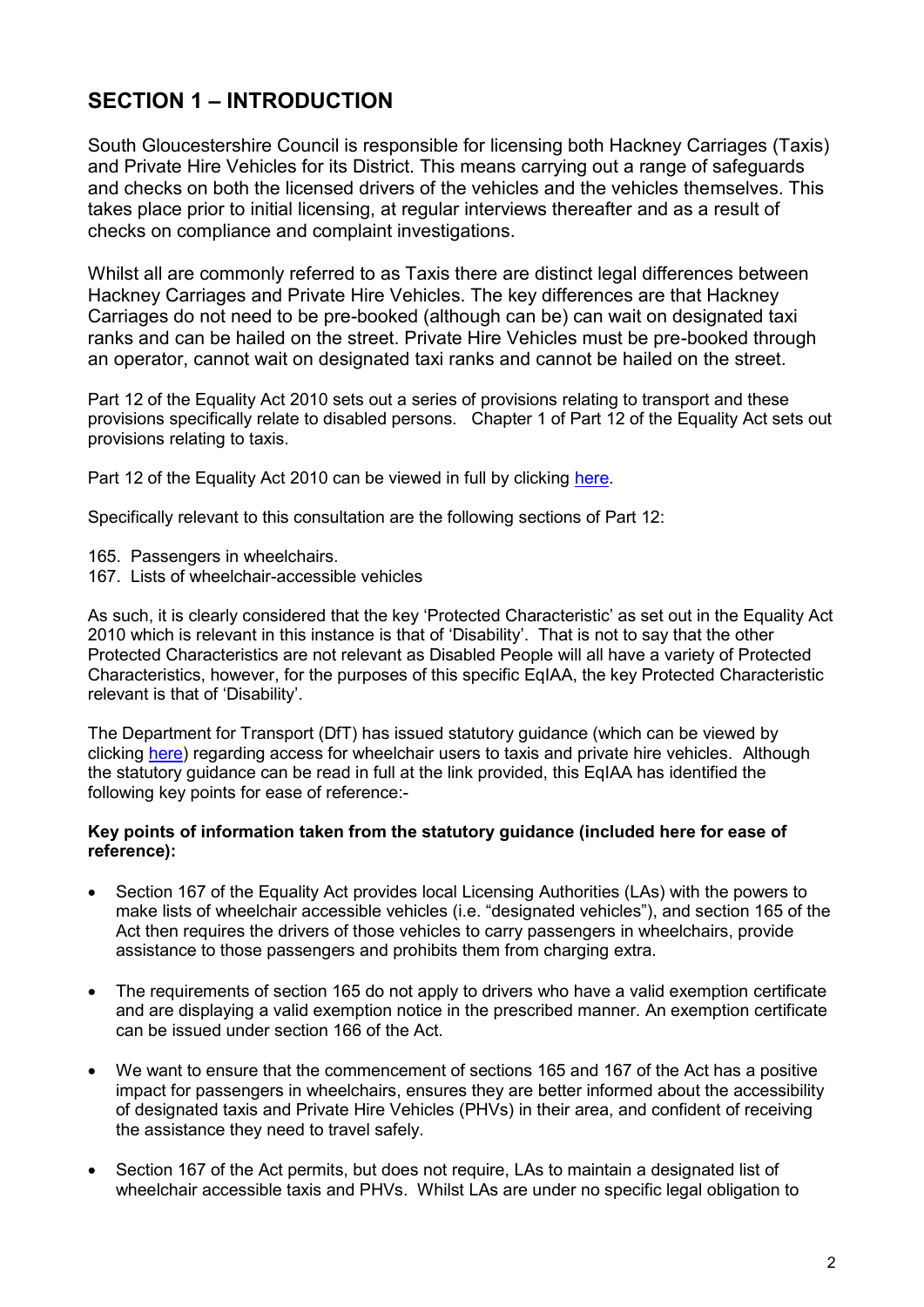maintain a list under section 167, the Government recommends strongly that they do so. Without such a list the requirements of section 165 of the Act do not apply, and drivers may continue to refuse the carriage of wheelchair users, fail to provide them with assistance, or to charge them extra.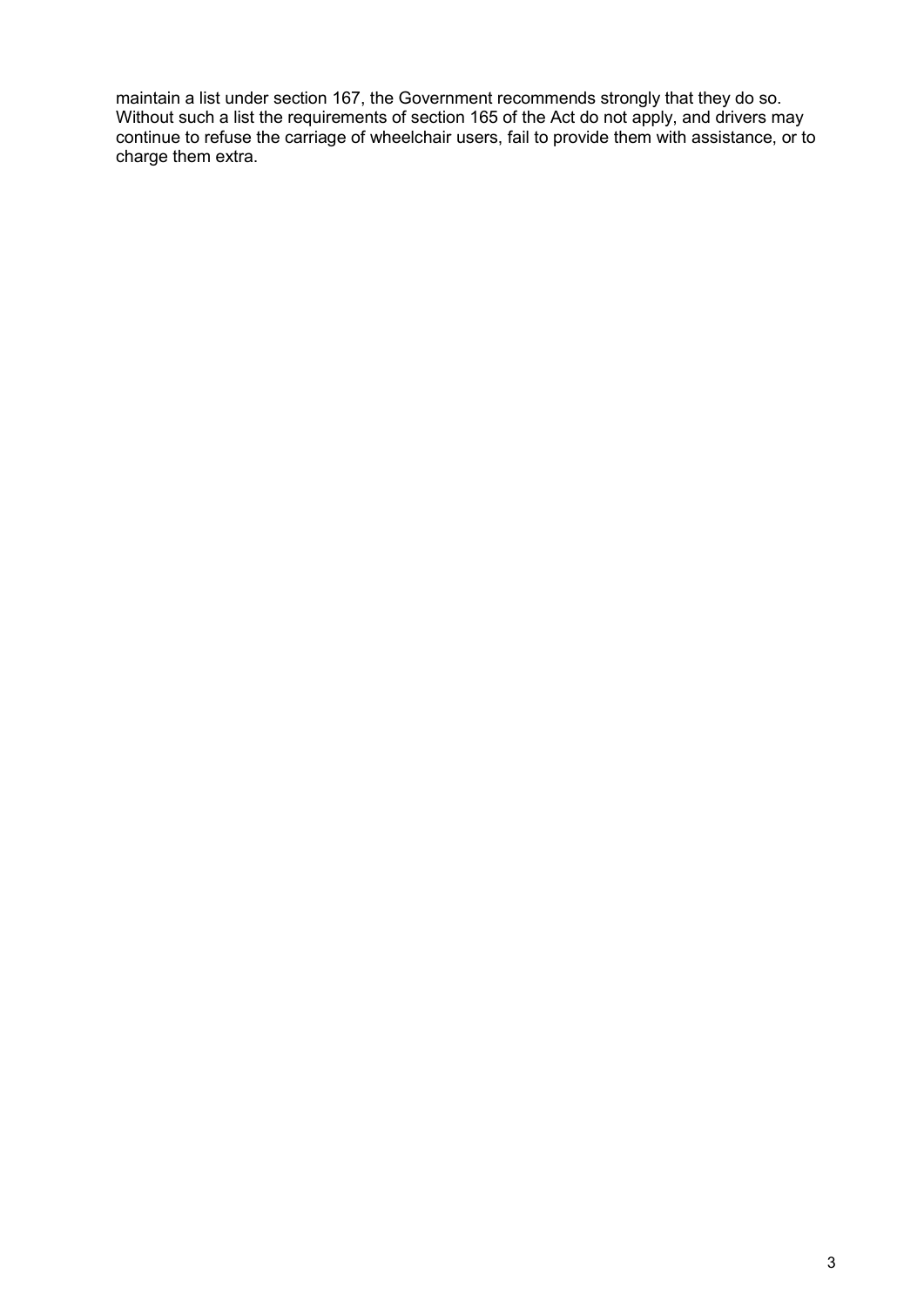- The Act states that vehicles included on a licensing authority's list of designated vehicles should be able to carry passengers in their wheelchairs should they prefer. This means that to be placed on a licensing authority's list a vehicle must be capable of carrying some – but not necessarily all – types of occupied wheelchairs. The Government therefore recommends that a vehicle should only be included in the authority's list if it would be possible for the user of a "reference wheelchair" to enter, leave and travel in the passenger compartment in safety and reasonable comfort whilst seated in their wheelchair.
- LAs should ensure that their designated lists are made easily available to passengers, and that vehicle owners and drivers are made aware. Lists should set out the details of the make and model of the vehicle, together with specifying whether the vehicle is a taxi or private hire vehicle, and stating the name of operator. Where possible it would also be helpful to include information about the size and weight of wheelchair that can be accommodated, and whether wheelchairs that are larger than a "reference wheelchair" can be accommodated.

Section 165 of the Equality Act sets out the duties placed on drivers of designated wheelchair accessible taxis and PHVs. The duties are:

- $-$  to carry the passenger while in the wheelchair;
- not to make any additional charge for doing so;
- ‒ if the passenger chooses to sit in a passenger seat to carry the wheelchair;
- to take such steps as are necessary to ensure that the passenger is carried in safety and reasonable comfort; and
- ‒ to give the passenger such mobility assistance as is reasonably required.

The Act then goes on to define mobility assistance as assistance:

- ‒ To enable the passenger to get into or out of the vehicle;
- ‒ If the passenger wishes to remain in the wheelchair, to enable the passenger to get into and out of the vehicle while in the wheelchair;
- ‒ To load the passenger's luggage into or out of the vehicle;
- ‒ If the passenger does not wish to remain in the wheelchair, to load the wheelchair into or out of the vehicle.

South Gloucestershire Council's Regulatory Committee wishes to provide users of the licensed taxi and private hire service in South Gloucestershire with ample information in order that users can reach an informed decision on how best to travel.

The current proposal is to publish the following details of all licensed vehicles on the Council's web site:

- a. make and model of the vehicle,
- b. whether taxi or private hire vehicle,
- c. the name of operator,
- d. Contact details,
- e. information about the size and weight of wheelchair that can be accommodated,
- f. whether wheelchairs that are larger than a "reference wheelchair" can be accommodated

The statutory guidance states that the Government recommends that a vehicle should only be included in the authority's list if it would be possible for the user of a "reference wheelchair" to enter, leave and travel in the passenger compartment in safety and reasonable comfort whilst seated in their wheelchair. In response to this, the Council is also consulting on a detailed specification for Wheelchair Accessibility for Hackney Carriage Vehicles – in other words, being clear on the definition of the term 'reference wheelchair'.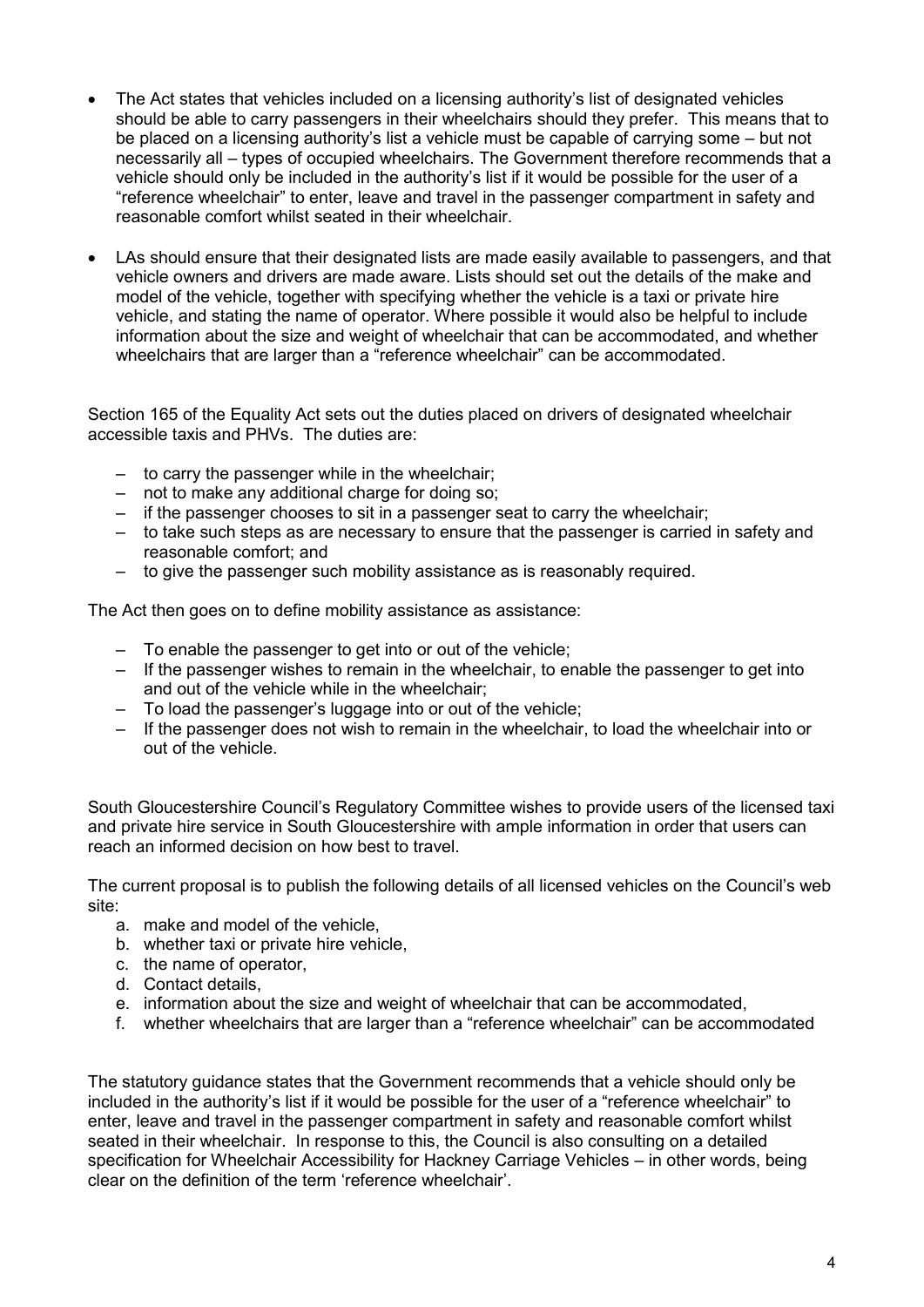# **SECTION 2 – RESEARCH AND CONSULTATION**

### **Introduction**

There are currently approximately 200 licensed Hackney Carriages and 2000 licensed Private Hire Vehicles in South Gloucestershire. It is estimated that there will be hundreds of journeys and miles each day in licensed vehicles for all sorts of purposes from journeys to school and places of business to social and personal excursions. Nationally, we know that there are 13.9 million disabled people in the UK and as at the last Census in 2011, 15.6% of the population of South Gloucestershire reported that their day to day activities are limited.

#### **Designated list of wheelchair accessible taxis and PHVs**

At the current time the Council does not maintain or publish a designated list of wheelchair accessible taxis and PHVs. A working group of representatives of the licensed trade and the Local Authority officers and Lead Members of the Council's Regulatory Committee have taken a supportive stance of the current proposals for the list.

Before drivers can be subject to the duties under section 165 of the Equality Act, the LA must first publish their list of designated vehicles, and clearly mark it as 'designated for the purposes of section 165 of the Act'.

The DfT's statutory guidance sets out that designated lists of wheelchair accessible taxis and PHVs should set out the details of the following:

- a. make and model of the vehicle,
- b. whether taxi or private hire vehicle,
- c. the name of operator.

#### and, where possible:

- d. information about the size and weight of wheelchair that can be accommodated, and
- e. whether wheelchairs that are larger than a "reference wheelchair" can be accommodated

The proposal being consulted upon encompasses all of the above 5 elements, and additionally proposes to include 'contact details'. Neither section 167 of the Equality Act nor the statutory guidance suggests that contact details for the operator e.g. telephone number or e-mail address should be included in the list. However, there is a question as to the usefulness of the list if contact details are not included. In addition a meeting held with representatives of disability groups held on 20<sup>th</sup> May 2019 also raised the following points:

- Ideally, information on how to book would be useful information to include in the list. Not everyone will do it online and there can be issues with the way this works for certain disabilities.
- The website or booking system of the taxi or PHV operator should have an option to declare disability and to request accessible vehicles. Not all disabilities need a van.
- It was not considered that a list of make / model of the vehicle would be the most appropriate as not everyone understands. It was suggested that a description / picture of the type of licensed vehicle would be useful.

The statutory guidance also recommends that LAs also publish a list of vehicles that are accessible to passengers in wheelchairs who are able to transfer from their wheelchair into a seat within the vehicle.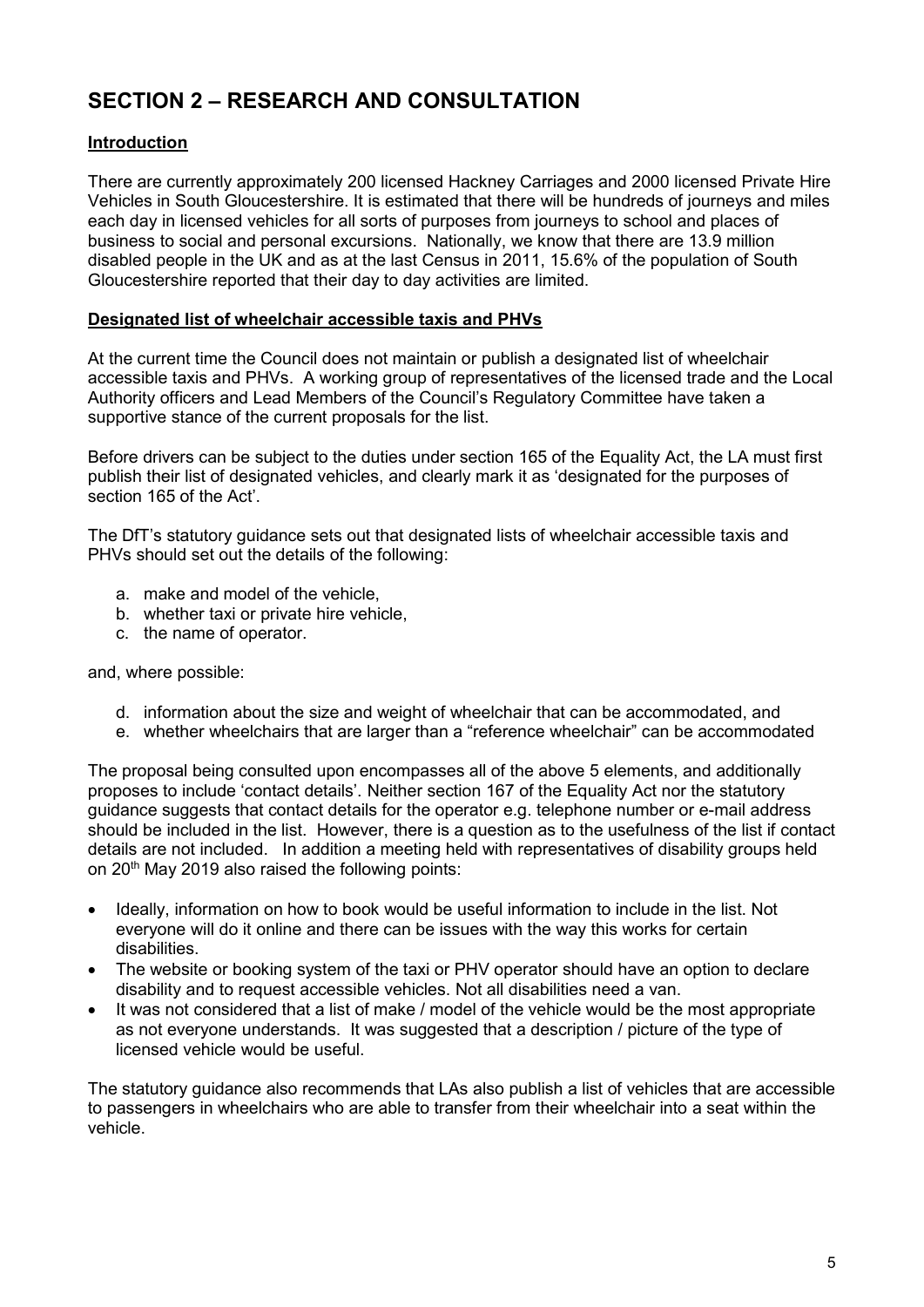#### **A specification for Wheelchair Accessible Vehicles**

The Equality Act states that vehicles placed on the designated list should be able to carry passengers in their wheelchairs should they prefer. This means that to be placed on a licensing authority's list a vehicle must be capable of carrying some – but not necessarily all – types of occupied wheelchairs. The Government therefore recommends that a vehicle should only be included in the authority's list if it would be possible for the user of a "reference wheelchair" to enter, leave and travel in the passenger compartment in safety and reasonable comfort whilst seated in their wheelchair.

The Government recognises that this approach will mean that some types of wheelchair, particularly some powered wheelchairs, may be unable to access some of the vehicles included in the LA's list. Section 165(9) provides a defence for the driver if it would not have been possible for the wheelchair to be carried safely in the vehicle.

The definition of a 'reference wheelchair' is part of this consultation and is set out as the 'Proposed Hackney Carriage Wheel Chair Accessible Vehicle Specification'. This specification is based on the specification used by Bristol City Council. It is considered both reasonable and practical that this particular specification is used as there is much travel across borders and for users to be clear on a specification that relates in both LA areas has clear potential to offer clarity and usefulness for users. This is also backed-up as a reasonable principle to apply by the meeting held with representatives of disability groups held on 20th May 2019.

#### **Other information elicited through research and consultation**

The meeting held with representatives of disability groups held on 20th May 2019 also raised the following points:

- A published list has the potential to consider a wider range of accessibility issues.
- Members of our community with autism prefer the same driver, this is similar for persons with learning difficulties.
- If possible companies that are autism friendly should have this recognised on the list.
- There are increasing awareness levels around dementia and this should be included as part of the proposed disability awareness training for drivers.

South Gloucestershire Council conducted a survey of taxi users between 12th August and 7th October 2015. 23% (236 persons) of respondents stated that they had experienced a problem/issue with accessing a taxi (these included, drivers have not known how to use equipment, taxis not easy to pre-book nor get instantly, accessible vehicles seem to only be available part of the time).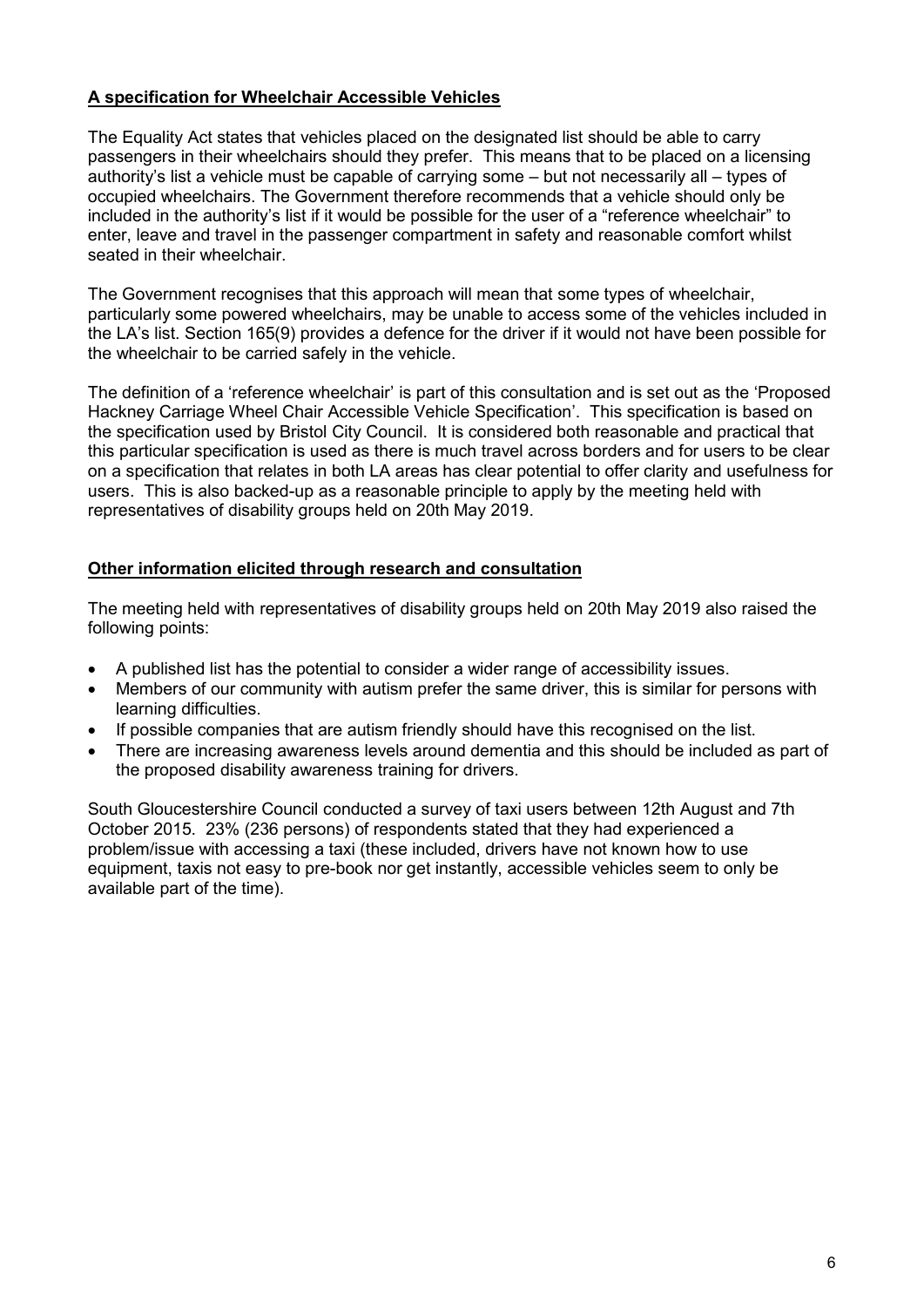### **SECTION 3 – IDENTIFICATION AND ANALYSIS OF EQUALITIES ISSUES AND IMPACTS**

The key issues raised in Section 2 of this EqIAA are produced here along with an identification of the equalities issues and impacts emerging.

| <b>Issue</b>                                                                                                                                                                                                                                                 | <b>Response</b>                                                                                                                                                                                                                                                                                                                                                                |
|--------------------------------------------------------------------------------------------------------------------------------------------------------------------------------------------------------------------------------------------------------------|--------------------------------------------------------------------------------------------------------------------------------------------------------------------------------------------------------------------------------------------------------------------------------------------------------------------------------------------------------------------------------|
| At the current time the Council does not<br>maintain or publish a designated list of<br>wheelchair accessible taxis and PHVs.<br>Feedback from the trade with existing<br>wheelchair accessible vehicles has been<br>against the publication of such a list. | Attendees at a meeting held with<br>representatives of disability groups held on<br>20th May 2019 agreed that a published list was<br>a reasonable principle and that they wanted to<br>consider accessibility more widely than just<br>wheelchair accessible vehicles.                                                                                                        |
|                                                                                                                                                                                                                                                              | It is clear that before drivers can be subject to<br>the duties under Section 165 of the Equality<br>Act, the LA must first publish their list of<br>designated vehicles, and clearly mark it as<br>'designated for the purposes of section 165 of<br>the Act'.                                                                                                                |
|                                                                                                                                                                                                                                                              | Publishing a list would allow for drivers to be.<br>subject to Section 165 of the Equality Act and<br>as such would provide a mechanism for<br>enhanced accessibility for wheelchair users.                                                                                                                                                                                    |
|                                                                                                                                                                                                                                                              | The feedback gained from representative<br>groups of disabled people in South<br>Gloucestershire expressed a desire to see any<br>published list consider accessibility more<br>widely than just wheelchair accessible<br>vehicles. Nationally, we know that there are<br>13.9 million disabled people in the UK. Around<br>5 – 7% of disabled people are wheelchair<br>users. |
|                                                                                                                                                                                                                                                              | As such a consideration of the development of<br>any published list to encompass accessibility in<br>its widest sense should form part of the<br>consultation.                                                                                                                                                                                                                 |
| The proposal being consulted upon<br>encompasses all of the 5 statutory elements of<br>a published list, and additionally proposes to<br>include 'contact details'.                                                                                          | The inclusion of 'contact details' within any<br>published list has the potential to have a<br>positive impact for both users and operators.                                                                                                                                                                                                                                   |
|                                                                                                                                                                                                                                                              | Including contact details could offer a simple<br>and effective solution for users to make contact<br>and for operators to receive contact.                                                                                                                                                                                                                                    |
| Ideally, information on how to book would be<br>useful information to include in the list. Not<br>everyone will do it online and there can be<br>issues with the way this works for certain<br>disabilities.                                                 | Offering a range of contact details from<br>telephone to websites would offer the greatest<br>positive impact.                                                                                                                                                                                                                                                                 |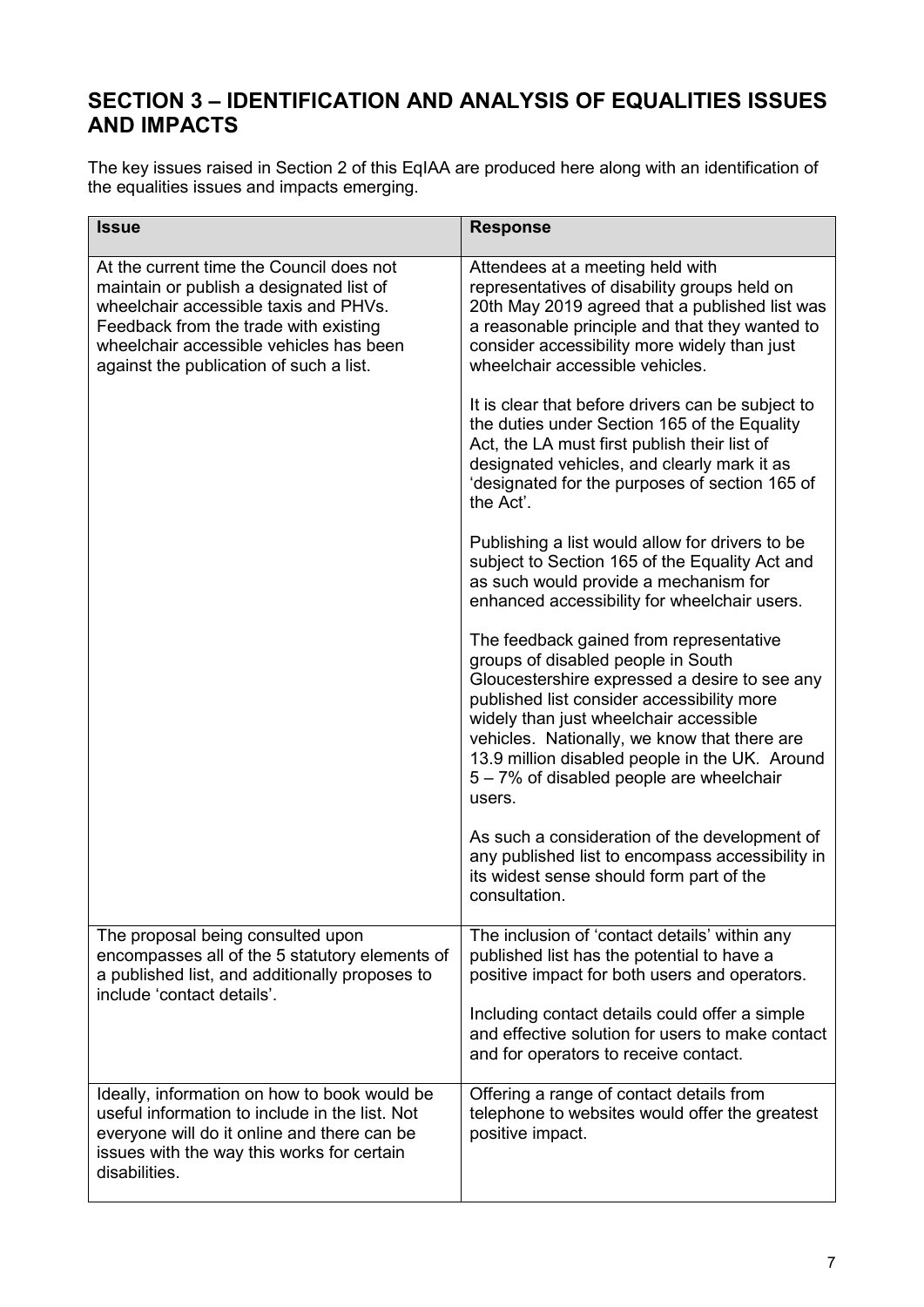| The website or booking system of the taxi or<br>PHV operator should have an option to declare<br>disability and to request accessible vehicles.<br>Not all disabilities need a van.                                                                   | This is an issue for operators to consider,<br>however, the council as the local Licensing<br>Authority is able to promote this approach to<br>licensed operators.                                                                                                                                                                                                                                                                                                                                       |
|-------------------------------------------------------------------------------------------------------------------------------------------------------------------------------------------------------------------------------------------------------|----------------------------------------------------------------------------------------------------------------------------------------------------------------------------------------------------------------------------------------------------------------------------------------------------------------------------------------------------------------------------------------------------------------------------------------------------------------------------------------------------------|
| It is not considered that a list of make / model<br>of the vehicle would be the most appropriate<br>as not everyone understands. It was<br>suggested that a description / picture of the<br>type of licensed vehicle would be useful.                 | Both a description and a picture of the vehicle<br>in addition to make and model of vehicles<br>would offer the greatest positive impact.                                                                                                                                                                                                                                                                                                                                                                |
| The statutory guidance recommends that LAs<br>also publish a list of vehicles that are<br>accessible to passengers in wheelchairs who<br>are able to transfer from their wheelchair into a<br>seat within the vehicle.                                | Publication of such a list would provide<br>recognition of a range of impairments and<br>allow for enhanced accessibility for people with<br>a variety of impairment types.                                                                                                                                                                                                                                                                                                                              |
| The definition of a 'reference wheelchair' is<br>based on the specification used by Bristol City<br>Council.                                                                                                                                          | It is considered both reasonable and practical<br>that this particular specification is used as<br>there is much travel across borders and for<br>users to be clear on a specification that relates<br>in both LA areas has clear potential to offer<br>clarity and usefulness for users. This is also<br>backed-up as a reasonable principle to apply<br>by the meeting held with representatives of<br>disability groups held on 20th May 2019.                                                        |
| There are increasing awareness levels around<br>dementia and this should be included as part<br>of the proposed disability awareness training<br>for drivers.                                                                                         | It is proposed that this will be included in a<br>future commissioning specification for disability<br>awareness training.                                                                                                                                                                                                                                                                                                                                                                               |
| Accessibility of the list                                                                                                                                                                                                                             | Any published list would need to be available<br>in accessible formats. The Council has in<br>place an Equality and Diversity in<br>Communications Policy and this can be<br>followed to ensure that accessibility to any list<br>itself is maximised.                                                                                                                                                                                                                                                   |
| Some drivers may have a medical condition or<br>a disability or physical condition which makes it<br>impossible or unreasonably difficult for them to<br>provide the sort of physical assistance which<br>these duties require.                       | LAs can grant exemptions from the duties to<br>individual drivers if they are satisfied that it is<br>appropriate to do so on medical or physical<br>grounds. The exemption can be valid for as<br>short or long a time period as the LA thinks<br>appropriate, bearing in mind the nature of the<br>medical issue. If the exemption application is<br>successful then the LA should issue an<br>exemption certificate and provide an<br>exemption notice for the driver to display in<br>their vehicle. |
| The Government expects LAs to take tough<br>action where drivers breach their duties under<br>section 165 of the Act and that LAs use their<br>powers to ensure that drivers who discriminate<br>against disabled passengers are held<br>accountable. | If a driver receives a conviction for breaching<br>their duties under section 165 of the Act, it<br>would be appropriate for the authority to review<br>whether or not they remained a fit and proper<br>person to hold a taxi or PHV drivers' licence.                                                                                                                                                                                                                                                  |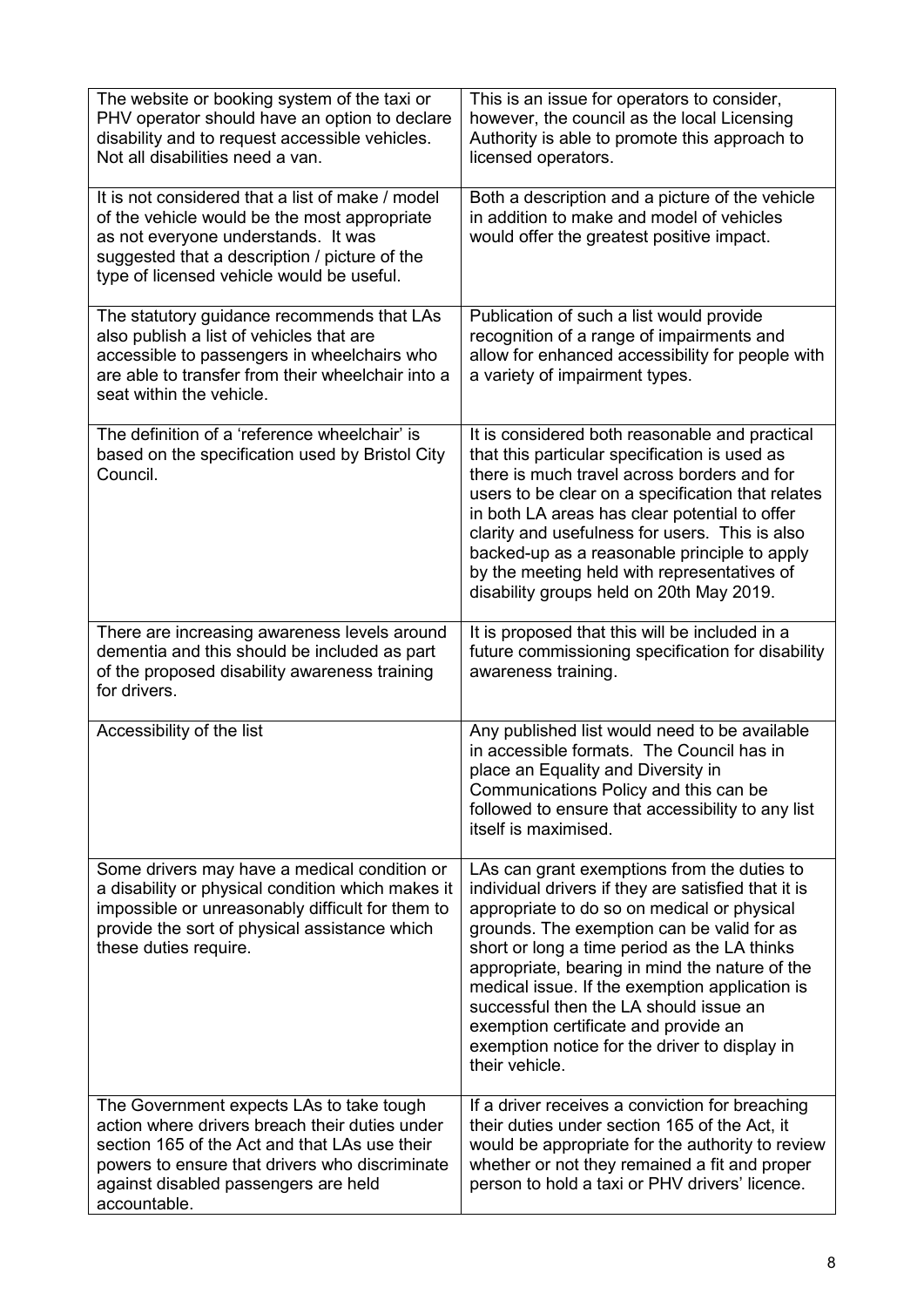| It is noted that the Government's presumption       |
|-----------------------------------------------------|
| is that a driver who wilfully failed to comply with |
| section 165 would be unlikely to remain a "fit"     |
| and proper person".                                 |
|                                                     |

# **SECTION 4 - EqIAA OUTCOME**

At this stage there is no EqIAA Outcome. This is because this is an initial EqIAA and an outcome will only be identified post consultation.

| <b>Outcome</b>                                                                                                                      | <b>Response</b> | <b>Reason(s) and Justification</b> |
|-------------------------------------------------------------------------------------------------------------------------------------|-----------------|------------------------------------|
| Outcome 1: No major change<br>required.                                                                                             |                 |                                    |
| Outcome 2: Adjustments to<br>remove barriers or to better<br>promote equality have been<br>identified.                              |                 |                                    |
| Outcome 3: Continue despite<br>having identified potential for<br>adverse impact or missed<br>opportunities to promote<br>equality. |                 |                                    |
| Outcome 4: Stop and rethink.                                                                                                        |                 |                                    |

## **SECTION 5 - ACTIONS TO BE TAKEN AS A RESULT OF THIS EqIAA**

#### NB. This section will be updated post consultation.

Ensure that consultation specifically requests feedback in relation to the following:-

- Views on developing any published list to encompass accessibility in its widest sense should form part of the consultation.
- Views on any published list including contact details.
- Views on any published list including information on how to book.
- Views on any published list containing both a description and a picture of the vehicle in addition to make and model.
- Views on publication of a separate list of vehicles that are accessible to passengers in wheelchairs who are able to transfer from their wheelchair into a seat within the vehicle

In addition:

- Conduct a review of proposed disability awareness training for drivers to ensure coverage of awareness levels around dementia.
- Promote to taxi and PHV operators that websites and booking systems should have an option to declare disability and to request accessible vehicles.